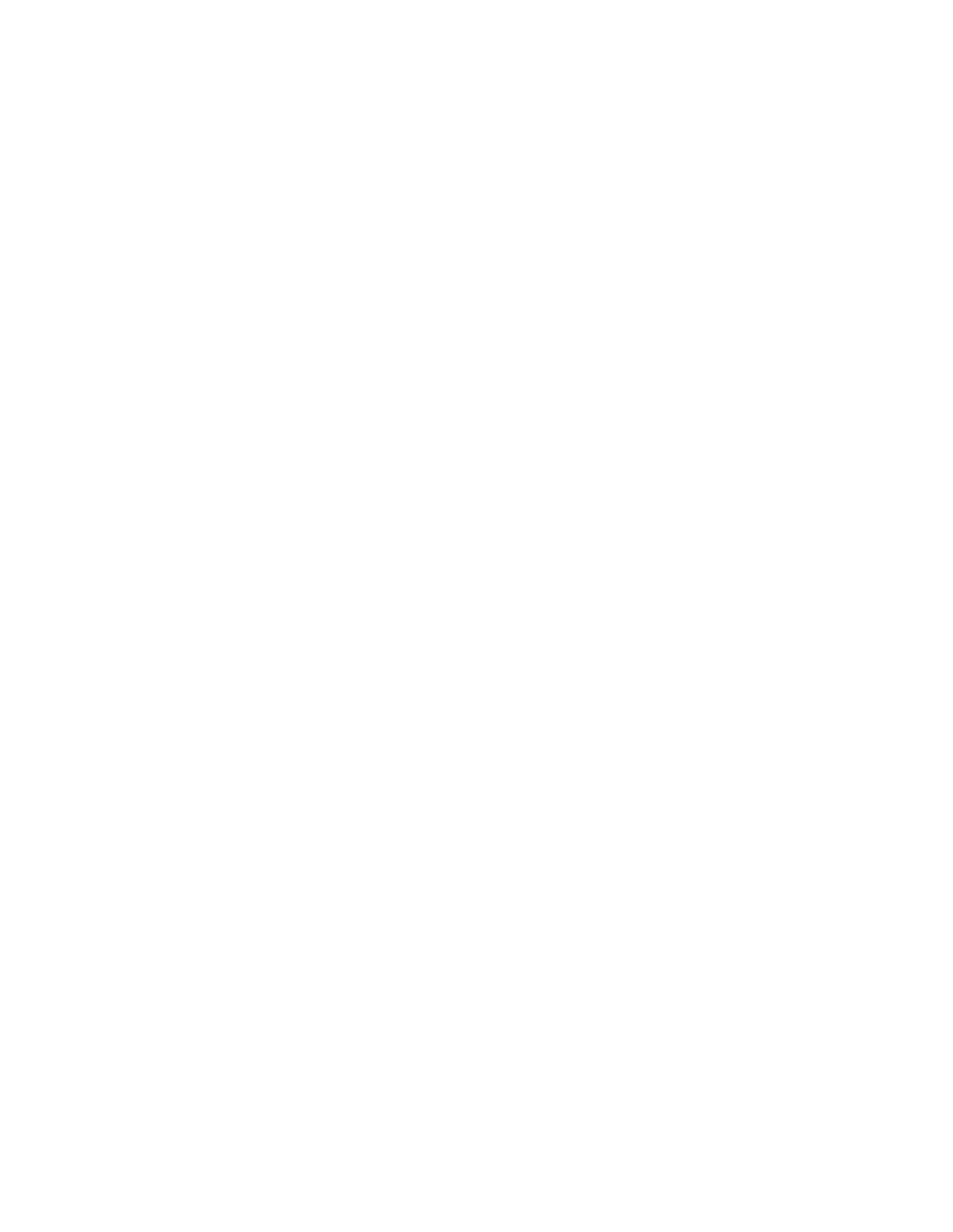# **RESPONSE OF THE REPUBLIC OF CYPRUS ON THE MERITS OF THE COLLECTIVE COMPLAINT MINISTRY OF LABOUR, WELFARE AND SOCIAL INSURANCE**

**University Women of Europe (UWE) v. Cyprus Collective Complaint N.127/2016**

#### **I. General remarks**

 $\overline{a}$ 

This document is the response of the Republic of Cyprus on the Collective Complaint N.127/2016 submitted by University Women of Europe (UWE) against Cyprus, regarding the implementation of Articles 1, 4 (§5), 20 and E of the Social Charter, relating mainly to the equality in pay between men and women, and secondly other closely-related gender equality issues. Before commenting on the merits of the complaint, and without disputing the admissibility of the complaint, the Respondent is compelled to make some general remarks, drawing the attention of the European Committee of Social Rights to the following:

- (a) Cyprus has not ratified Article 4§3 of the Charter, and therefore the Respondent does not consider the complaint applicable to this specific paragraph
- (b) No observations or comments will be presented in this document as regards Article 4§5, since its content is irrelevant to the content of the complaint, which addresses equality issues between men and women. According to the Committee's interpretation of the different provisions of the Revised Social Charter<sup>1</sup>, "Article 4§5 guarantees workers the right to their wage being subject to deductions only in circumstances which are well– defined in a legal instrument, (law, regulation, collective agreement or arbitration award) and subject to reasonable limits.". This and more interpretations of this Article make it clear, that no gender issues fall within its scope, and since the collective complaints system focuses not on examining the general implementation of provisions of the Charter, but rather more specific situations, reporting on Article 4 §5 would automatically cancel out the complaint's focus on gender equality.
- (c) Article 4 of the Additional Protocol provides that an applicant organisation must indicate *in what respect* a State has not ensured the satisfactory application of the Charter. Against this provision, instead of identifying the points and extend of the alleged incompliance with the Charter and articulating arguments, the Complainant makes general and unsubstantiated statements all throughout the complaint (i.e "Combating unequal pay for the same work does not appear to be its priority. Nor to make it so, is a political choice."). Having read the States' observations on admissibility and the Complainant's replies to these observations, one cannot help but observe the uniformity

 $^1$  Digest of the Case Law of the European Committee of Social Rights, Council of Europe, 2008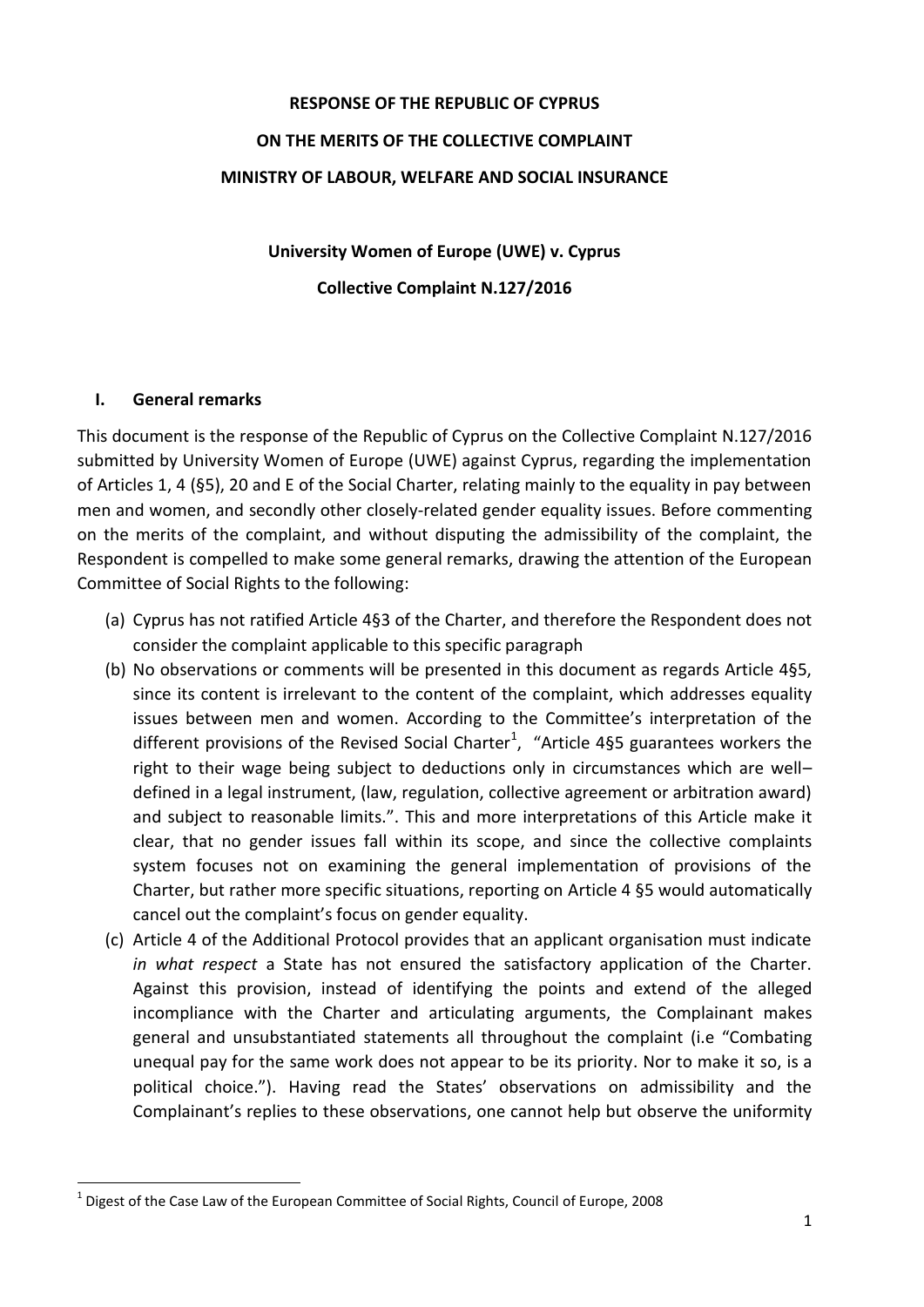of the Complainant's allegations of violations, and the lack of specific arguments on each State's case.

- (d) The Complainant draws extensively on international studies and reports, the majority of which are of a general nature and do not specifically relate or refer to Cyprus. Despite the generality of their results, the Complainant refers to these studies and presents them as clear evidence of Cyprus' violation of the provisions of the Charter, when one would expect at least one relevant argument to be made before the Complainant alleges violation.
- (e) Data presented and being commented on, is out-dated and no longer reflects the current situation, neither does it take into consideration important developments made, although more recent data is publicly available<sup>2</sup>.
- (f) The style and content of the complaint is quite vague and lacks any kind of structure, that would assist the respondent State to identify all the points needed to be addressed, posing difficulties in the submission of a response.

# **II. Response on the merits of the complaint**

Notwithstanding the fact that no specific points of violation of the Charter are being clearly identified in the complaint, the Republic of Cyprus will attempt to respond to as many of the issues arising or implied in the report.

# 1. Gender Pay Gap

Commencing by analysing the current situation and presenting Cyprus' performance as regards the gender pay gap per se, it is abundantly clear that significant progress has been made. The gap has decreased significantly since 2007 (22%) and keeps following a downward trend reaching a percentage as low as 14% in 2015. With a percentage higher than the EU average in 2010, Cyprus currently ranks  $7<sup>th</sup>$  amongst the countries with the lowest rate, and has achieved a rate significantly below the EU average (16.4%) (Figures<sup>3</sup> 1 and 2).



 $\overline{a}$  $2$  i.e (a) Statistics of 2010 are mentioned when data for 2015 is available. (b) Conclusions of the European Committee of Social Rights on Cyprus of 2008 are mentioned when conclusions of 2012 are available.

 $3$  Gender pay gap in unadjusted form, Eurostat, September 2017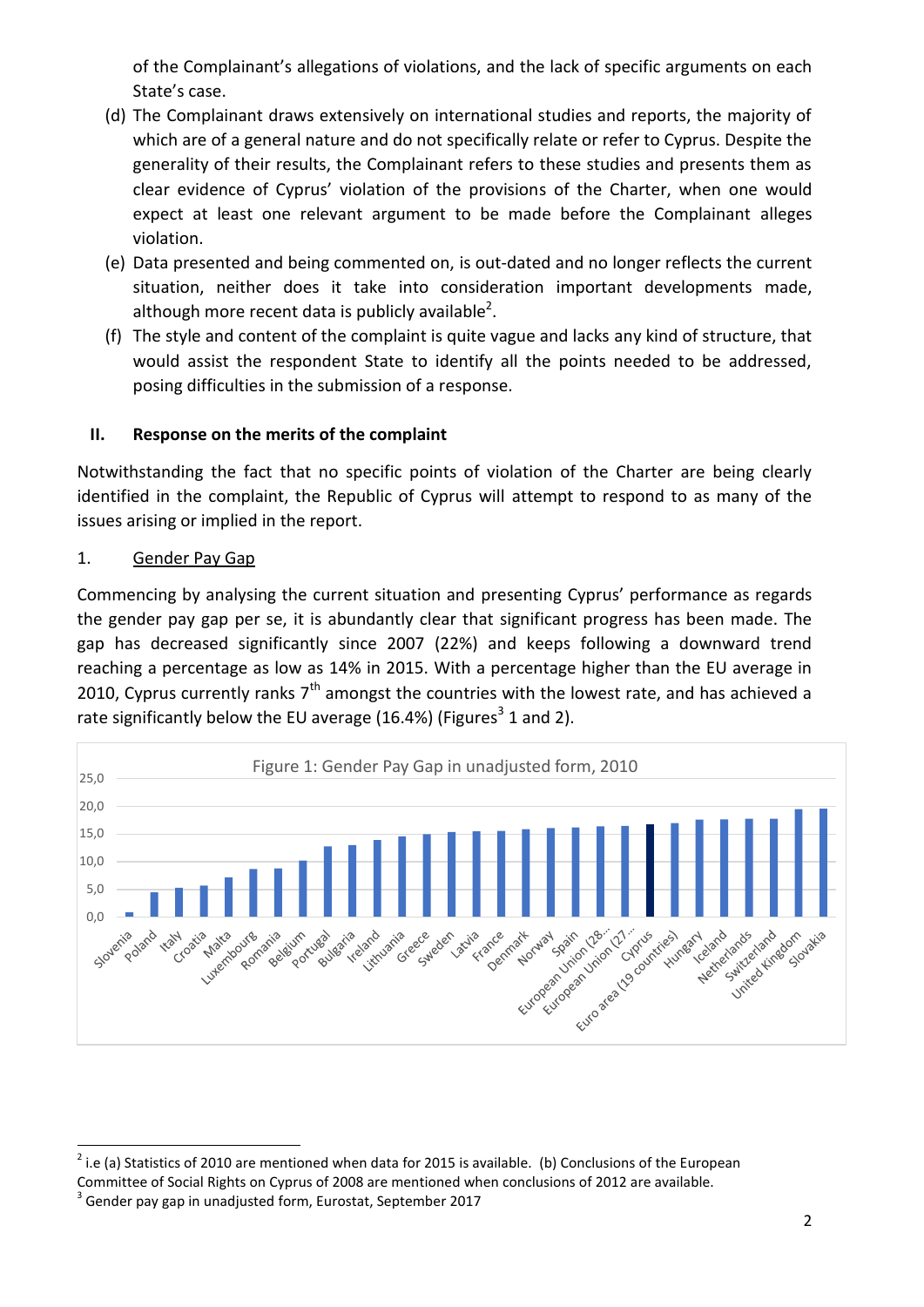

It should also be noted that Cyprus ranks  $5<sup>th</sup>$  amongst the States having accomplished the highest percentage decrease in the gender pay gap during the period 2010-2015, despite the economic crisis and having to implement a strict economic adjustment programme during 2013-2016 (Figure 3).



Responding to the Complainant's comment about consistent violation as regards women's pay both in the private and in the public sector (although lacking a specific reference of such a conclusion), it should be noted that the gender pay gap for 2014 of publicly controlled enterprises is actually negative and stands at -0.9%<sup>4</sup>, which means that in this sector men's average gross hourly earnings are less than women's.

#### 2. Adequacy of Legislation and the Labour Inspectorate

The Complainant comments that although there have been numerous legal reforms over the past decades, Cyprus is still far from achieving equal pay for women and men.

 $\overline{a}$  $^4$  Covering enterprises with one or more employees and economic activities Nace Rev.2 B to S including Nace O, Source: Structure of Earnings Survey 2014, Statistical Service of Cyprus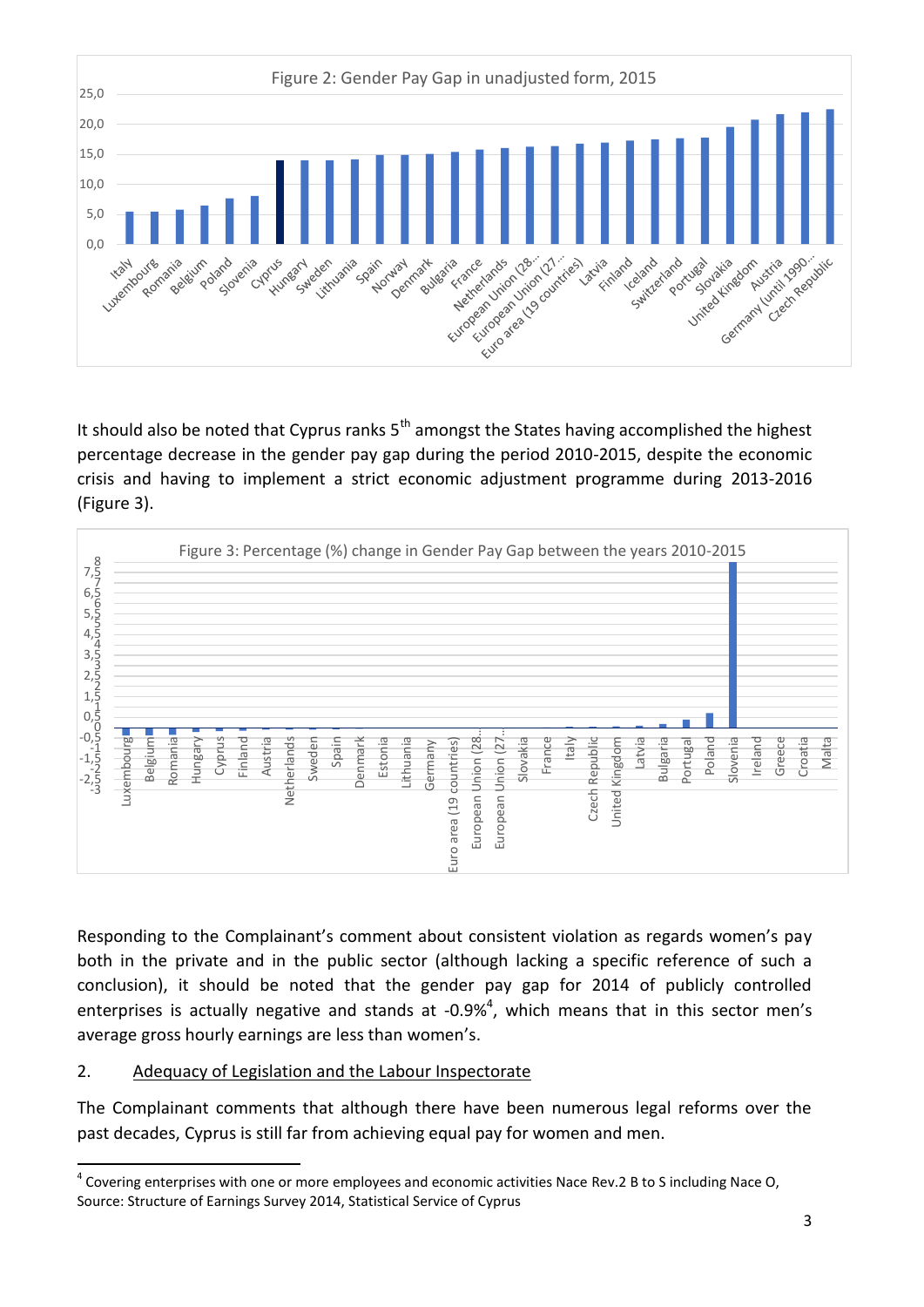The Republic of Cyprus notes that Legislation on Equal Pay between Men and Women for the Same Work or for Work to which Equal Value is Attributed (N.177(1)/2002) and on the Protection of Wages (N.35(1)/2007), have been in place for several years. It is noted that the law has very thorough provisions and there is no limit as regards the level of compensation, that the ones violating its provisions, may be liable for. Hence, the right to work for both men and women with equal terms is guaranteed through the relevant legislation.

Since then, several appropriate amendments were put in force, one for granting the Ombudsman the authority to investigate relevant complaints, others for ensuring harmonization with EU Directive 2006/54/EC and one for expanding the possibility of comparison of jobs outside the company directly concerned, in unequal pay claims. The last one, was the Republic's response to the Committee's own conclusion of Cyprus not being in conformity with Article 20 of the Charter. It has to be noted that the Complainant raises again the issue of non-conformity regarding the comparison of jobs<sup>5</sup>, ignoring the fact that the Committee in its 2012 report already took note of the Republic's corrective actions and found Cyprus in conformity with Article 20 of the Charter<sup>6</sup>.

The UWE further alleges that by political choice, Cyprus has chosen not to make the inspectorate responsible for monitoring breaches of the principle of equal pay (p.18 of the complaint). This conclusion is totally unsubstantiated, since the reports presented as references on this matter by the Complainant, refer solely to the work of the Health and Safety Inspectorate, which handles legislation related only to technical health and safety issues, where as the Labour Relations Inspectorate which is the competent mechanism for monitoring the enforcement of the labour legislation, including equal pay, is not even mentioned. In fact, the Labour Relations Inspectorate is the competent mechanism for inspecting the enforcement of more than 25 legislations involving terms and conditions of employment i.e. protection of wages, information of employees, organisation of working time, part-time and fixed-term work, equal pay, parental leave, collective redundancies, transfer of undertakings, works councils and others.

The Complainant comments that a female employee who suspects being a victim of unequal pay, cannot prove it without the intervention of the Labour Inspectorate as she has no access to contracts and pay slips and arbitrarily concludes that Cyprus is violating the Charter, because these specific duties of the Inspectorate are actually not a priority to it<sup>7</sup>. Without being sure as to whether the Complainant is being critical of the employees' non-access to each other's contracts and pay slips, or the lack of adequate powers granted to inspectors for conducting an investigation, the Republic feels compelled to answer both.

Granting an employee access to a colleague's contract or pay slip, would most likely be in violation of the national Legislation and the relevant EU Directive 95/46/EC on the Protection of Individuals with Regard to the Processing of Personal Data and on the Free Movement of such Data. It has to be noted that even the suggested measures in the European Commission Recommendation 2014/124/EU on "strengthening the principle of equal pay between men and women through transparency", are confined to the obligation of providing, upon request, information on pay levels by gender, the obligation of issuing average/median pay level reports, pay auditing etc.

 $\overline{a}$ 

 $<sup>5</sup>$  UWE Reply to the Observations on admissibility</sup>

<sup>6</sup> European Social Charter, Conclusions on Cyprus 2012, European Committee of Social Rights

 $^7$  UWE Reply to the Observations on admissibility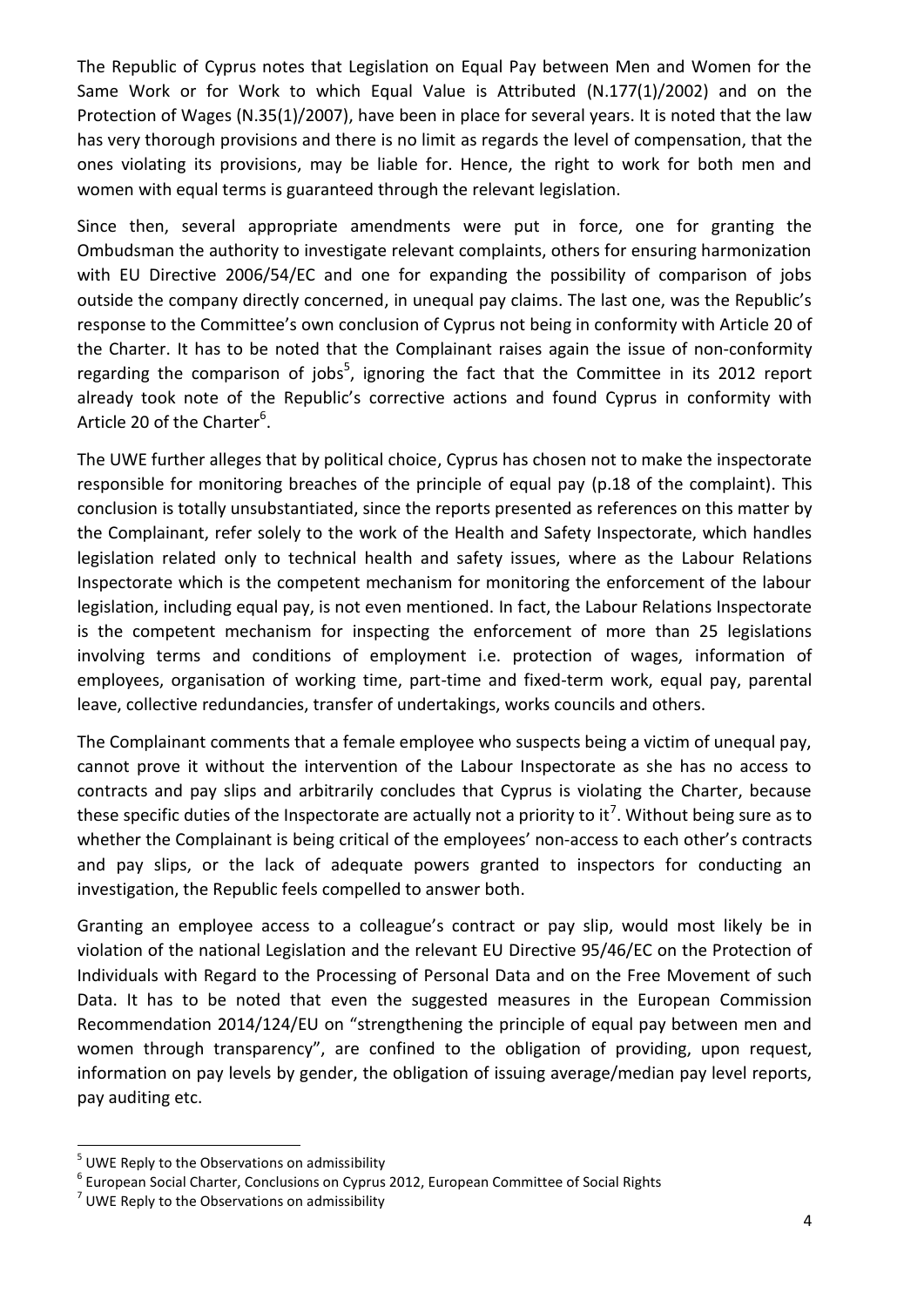As far as the powers and duties of Inspectors are concerned, the Legislation on Equal Pay between Men and Women clearly provides that Inspectors appointed by the Minister of Labour, Welfare and Social Insurance, may either carry out an ex officio investigation or examine complaints for infringement of the provisions of the Law. For this purpose, Article 12 of the Equal Pay between Men and Women for the Same Work or for Work to Which Equal Value is Attributed Law 2002-2014, provides that inspectors have the necessary powers in order to enter any premises aiming at inspecting and collecting information, documents and conducting interrogations, including the contribution of any public authority, aiming at effectively carrying out their duties These duties are carried out during every ex officio investigation and during the examination of every complain, the yearly target for ex officio investigations being around 200.

The Legislation further provides that employers are obliged to promote the equal pay principle in a planned and systematic way in the workplace, and in this direction, are encouraged to provide at least once a year, or at intervals agreed between them and their employees' representatives, with appropriate information on equal pay between men and women. Such information may include an overview of the percentages of men and women at different levels of the organisation; their pay and pay differentials; and possible measures to improve the situation in cooperation with employees' representatives.

The UWE lastly concludes that employees in companies do not have representatives for genderrelated matters (p.18 of the complaint). The Republic of Cyprus notes that according to the provisions of the Legislation on equal pay, social partners are obliged to engage in social dialogue with a view to fostering equal pay between men and women, through the monitoring, for example, of practices in the workplace, collective agreements, codes of conduct, by encouraging research or exchange of experience and good practice, and by concluding agreements laying down antidiscrimination rules as regards pay, in line with the provisions of the Legislation. Because of the liberal and voluntary nature of the Cyprus industrial relations system, measures for fulfilling the above-mentioned obligation have not been strictly defined in the Legislation, however, appointing representatives for gender-related matters, could as well be one of them. Despite not being enforced by law, all government departments have appointed Equality Officers/representatives for handling gender equality issues, while in practice companies also appoint Equality Officers by choice.

Furthermore, the Law on Equal Treatment of Men and Women in Employment and Vocational Training (N. 205(I)/2002) provides for the equal treatment for men and women in respect to access to employment and employment practices henceforth, access to vocational education and training as well as professional development and the conditions and preconditions of dismissal. The Law also provides for the protection of employees against sexual harassment and harassment.

# 3. Judicial and extra-judicial protection, and burden of proof

The Complainant notes that due to the lack of availability of data to the employees, the burden of proof lies with the weakest part (victim), and arbitrarily concludes that in most cases, due to the lack of proof, action by the authorities is insufficient causing the situation of inequality to persist, in violation of the Charter<sup>8</sup>. The Republic of Cyprus deems these allegations unsubstantiated, since inspectors have adequate powers to thoroughly investigate any case,

 $\overline{a}$ 

 $^8$  UWE Reply to the Observations on admissibility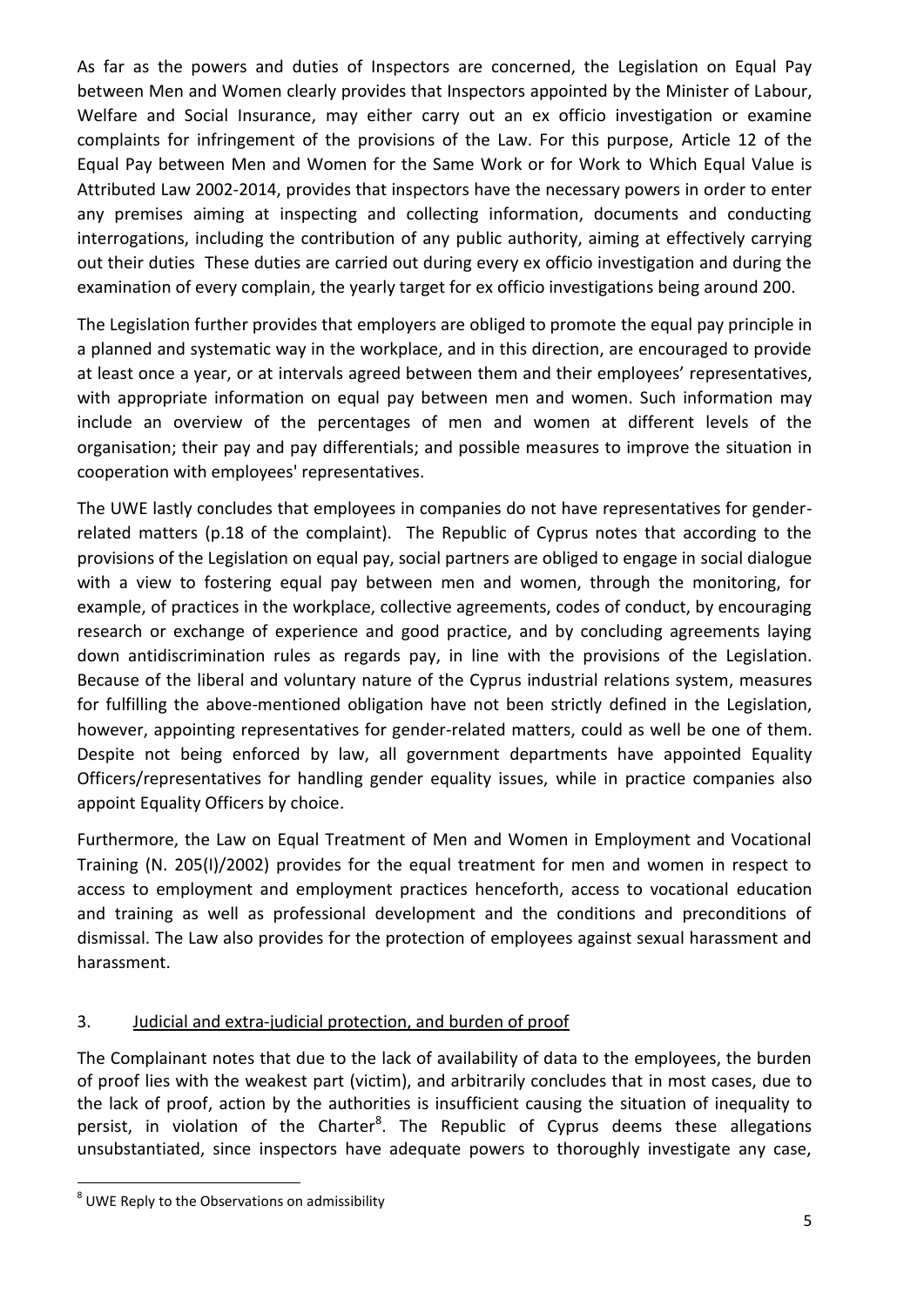through searching for and acquiring adequate evidence to prove a violation. In specific, according to Article 12(e) of the Equal Pay between Men and Women Legislation 2002-2014, every Inspector has the powers to require from any person, that he/she has a reasonable cause to believe may be able to provide information or clarifications, in relation to any inspection regarding the application of the provisions of the Law, to answer to relevant questions, and require from such person to sign a statement that his/her answers are true. Moreover, and according to the same Article, the inspector has the powers to require the presentation of any book, record, certificate or any other document or information that he/she may deem necessary to examine, for the purpose of investigating the application of the provisions of the Law, inspect them, examine them and take copies thereof either in whole or partly.

Furthermore, the Legislation itself provides for the reversal of the burden of proof, in both judicial and extra-judicial proceedings. Specifically, the Legislation provides that in any judicial proceedings (except for criminal proceedings) and provided that the plaintiff who alleges to have been prejudiced by the contravention of the provisions of the Legislation, presents real facts which substantiate the contravention, the Court shall oblige his adverse party to prove that there has been no contravention of the Law. As regards the extra-judicial protection, the Legislation provides that when a complaint is submitted to the Ombudsman, and given that the complainant presents real facts which substantiate the contravention, the Ombudsman shall oblige the person against whom the complaint is directed to prove that there has been no contravention of the Law.

The Claimant further alleges that women employees are at considerable risk of being dismissed, if they demand equal pay for equal work. (p.19 of the complaint). The Government invites the claimant to provide further evidence on this point. It should be noted that the Legislation specifically provides that no person shall be dismissed or subjected to less favourable treatment by his/her employer for having submitted a complaint or contributed to the prosecution of an offender. An employer who does not comply with the Law is guilty of an offence and liable to a fine.

The Complainant is also critical about the limitation period that applies in the area of pay disputes, which can be somewhat short when a woman has been discriminated against over a long career, meaning that any back pay will be limited, and further comments that it should not be up to women employees to cover the cost of such proceedings out of their personal finances. It is noted that the Labour Disputes Tribunal has jurisdiction to adjudicate disputes arising from various laws, *inter alia*, the *Termination of Employment Law*, L. 24/1967, the the Equal Pay between Men and Women for the Same Work or for Work to Which Equal Value is Attributed Law, L. 177(I)/2002 and *Equal Treatment in Employment and Work Law,* N. 58(I)/2004. By virtue of Law 24/1967, the jurisdiction of the Labour Disputes Tribunal to award damages arising from the implementation of this law is restricted to earnings of two years. However, article 30 paragraph 2 of the same law provides that the employee may recourse to the District Court to adjudicate the matter and award compensation, if the damages claimed exceed the amount of damages the Labour Disputes Tribunal is allowed to award by virtue of L. 24/1967.

As for Law 177(I)/2002 and Law 58(I)/2004, both laws do not restrict the Labour Disputes Tribunal to award the damages it considers just, taking into account the circumstances of the case. In this respect, the Government directs the Committee to article 22 paragraph 3 of Law 177(I)/2002 which states that the Labor Disputes Tribunal grants just and reasonable compensation, which covers at least all the positive damage, compensation for any non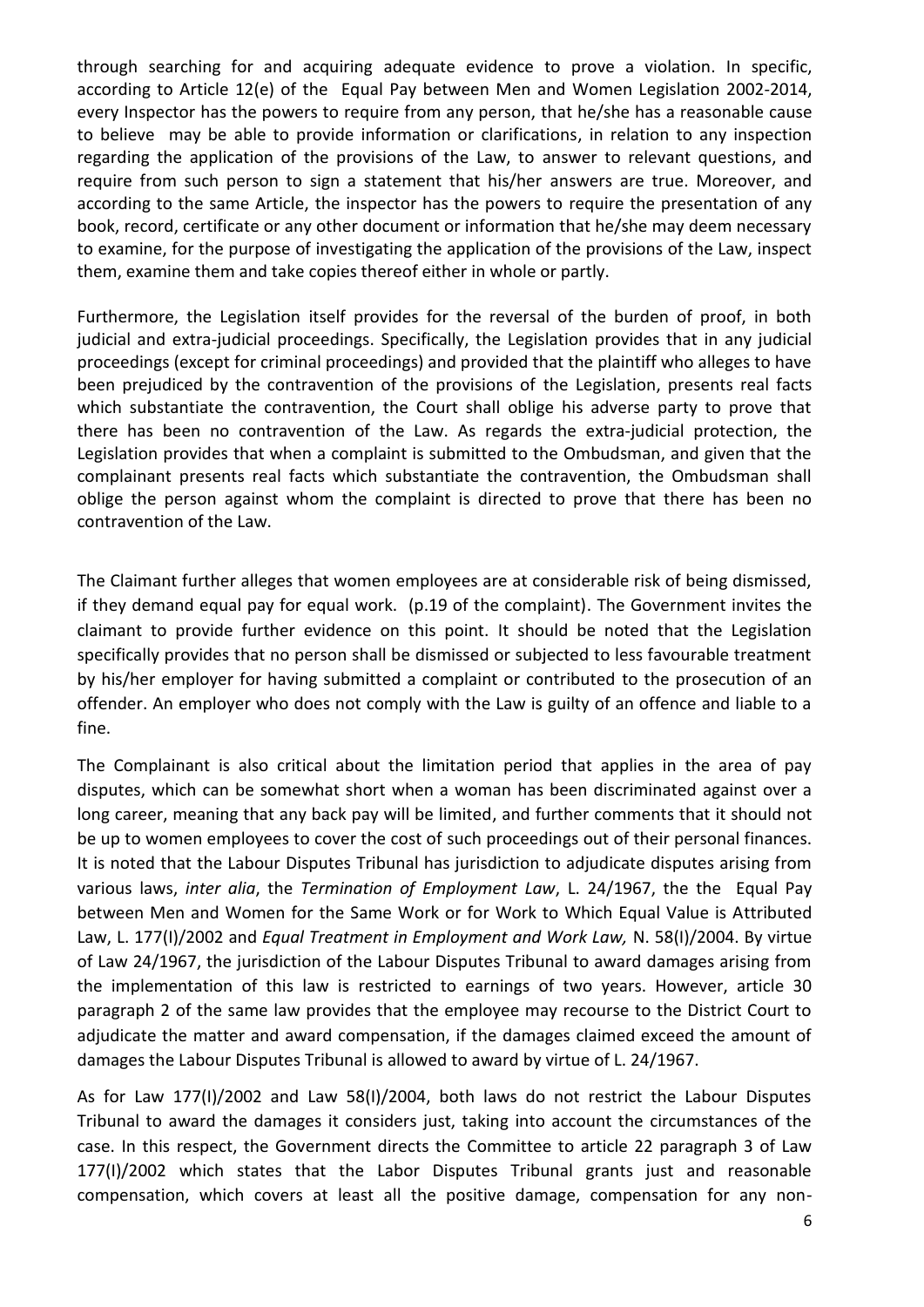pecuniary damage plus legal interest. Similarly, article 12 paragraph 3 of Law 58(I)/2004 provides that the Labour Disputes Tribunal grants just and reasonable compensation which covers at least all the positive damage, plus legal interest.

In addition to the above statutory remedies, it was established by case law in 2001<sup>9</sup> that violation of human rights is an actionable right which can be pursued in civil courts against those perpetrating the violation, for recovering from them, *inter-alia*, just and reasonable compensation for pecuniary and non-pecuniary damage suffered as a result. The result is, that a person who, is discriminated against, whether directly or indirectly, in the enjoyment of human rights and freedoms guaranteed by the Cyprus Constitution (in Part II of its provisions largely reproducing those of the European Convention of Human Rights) can sue the state or private persons for damages and or other appropriate civil law remedies, for violating his constitutional right (under Article 28, prohibition of discrimination) to enjoy the above rights and freedoms without such discrimination. The Supreme Court also referred to the need to interpret Article 13 of the European Convention on Human Rights to guarantee an effective remedy before a national authority to everyone who claims his Convention rights have been violated. It stated that - "in Cyprus the provisions of Article13 form part of the domestic law, which safeguards the right to an effective remedy for violation of the rights safeguarded by the Convention (which to a large extent correspond to the rights safeguarded by Part II of the Constitution). Therefore, in addition to the nature of the rights inherent in the concept of judicial protection, and the provisions of Article 35 of the Constitution which give rise to the obligation of judicial protection, Article13 of the Convention safeguards the right to a remedy concerning all of the fundamental rights which correspond to those protected by the Convention". As far as the complainant's comment on cost of proceedings is concerned, Article 23(2) of Law 205(I)/2002 on Equal Treatment of Men and Women in Employment and Occupation, stipulates that the Equality Committee provides free of charge independent assistance (legal aid) to the victims of discrimination on the grounds of sex covering the costs for legal proceeding, in order for them to present their case before the court and claim damages. The Committee provided legal aid in 16 cases since it has been active.

As regards extra-judicial protection, the Cyprus Employers and Industrialists Federation (OEB), together with other social partners, has undertaken significant initiatives over the years, aiming to achieve real gender equality. This includes reviewing Collective Agreements and eliminating provisions that were agreed to be discriminatory to one sex, undertaking information campaigns and reaching out to employers to make them aware of their obligations, issuing several publications including but not limited to "A Code on the Prevention of Sexual Harassment in the Workplace", "Guide for the Promotion of Equality and Diversity in the Workplace-For Employers" and a "Guide on Work-Life Balance", and carrying out systematic training programs for business representatives.

#### 4. Practical and effective promotion of gender equality as regards pay

The Complainant alleges that Cyprus failed to put rights into practice and make them effective. It furthermore comments that Cyprus has to combat stereotypes and patriarchal attitudes, and is

 $\overline{a}$ <sup>9</sup> Case of <u>Yiallourou v. Evgenios Nicolaou</u>, Civil Appeal No.9931, Supreme Court (full bench) judgment of 8 May 2001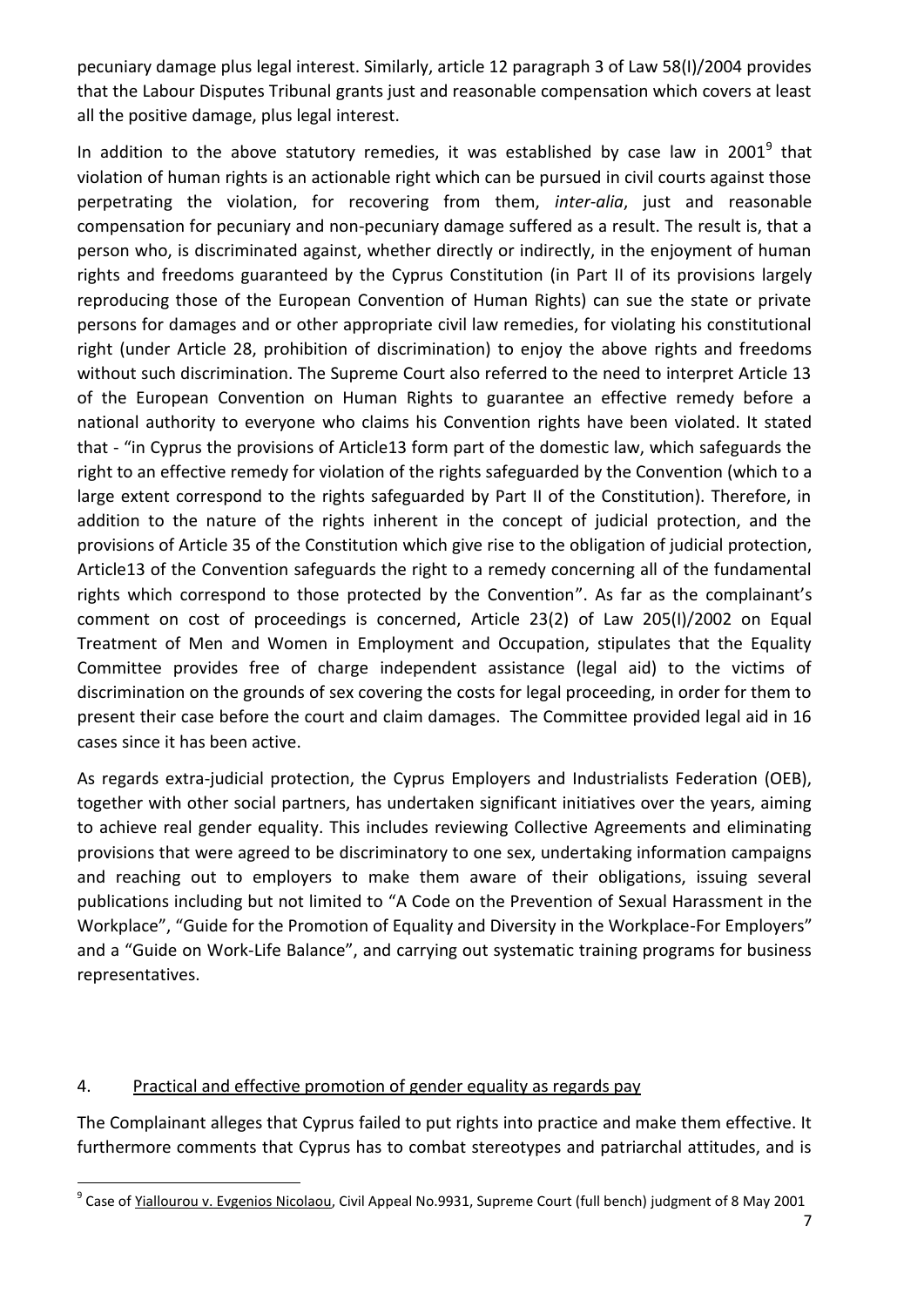even critical as to the work of the Committee itself, claiming to be astonished to discover that the Committee considers Cyprus in compliance with Article 20 of the Charter.

In addition to the relevant legislation mentioned in paragraph 2 above (N.177(I)/2002 and N.35(I)/2007), which address the issues of wages both in terms of the fair treatment between the two sexes and the extinguishment of discriminatory practices, as well as in terms of protecting wages against unilateral decisions taken, Cyprus has actually implemented a variety of practical measures towards the improvement of the gender pay gap. It is noted that despite having gone through a severe economic crisis, the gender pay gap in Cyprus was reduced and now stands lower than the EU average, according to the latest data by Eurostat.

As a response to a considerably high, at that moment, gender pay gap, the Ministry of Labour, Welfare and Social Insurance assigned in 2006 a study for identifying the root causes of the gender pay gap, presenting a thorough statistical analysis and concluding to concrete measures for tackling the phenomenon. Upon the completion of the study, and after dissemination of the results to the social partners, the Ministry prepared a proposal of measures for practically dealing with the matter. The proposal was approved for co-funding by the European Social Fund, and resulted in a Project of a €2 million budget, under the title "Actions for Reducing the Gender Pay Gap", which was implemented during the period 2010-2015. It has to be noted that in several studies/reports used as reference by the Complainant, specific measures of the Project are being mentioned $^{10}$ .

The Project consisted of a broad mix of measures, aiming at eliminating the causes of the gap, and involved interventions in every relevant field, education and occupational counselling, labour law enforcement mechanisms, incentives for companies, exchange of best practise between Member States, training and guidance of social partners, raising public awareness. At least some of the measures are worth mentioning:

- a. Strengthening and upgrading of the inspection mechanism for the enforcement of equality in employment and equal pay legislation: During 2013, officers and inspectors of the Ministry, along with officers from the Ombudsman's office, followed a detailed training programme of theoretical and practical content, aimed at enhancing their knowledge and skills when handling complaints or conducting inspections involving inequalities in employment and pay. Their training included job evaluation methods. Around 1.000 inspections on the enforcement of equal pay legislation were conducted, upon completion of the training programme, and an annual target for the inspection mechanism on inspections in this field has been in place since then.
- b. Training programmes for careers advice professionals, teachers and parents: During 2013-2015 specialised training programmes were held for almost all primary and secondary teachers, all educational counsellors providing occupational guidance in schools, and almost 3.500 parents of school-kids, with the aim of eliminating stereotypes in education and family life, which result in stereotypes as regards the choice of occupation and eventually leading to occupational segregation (both horizontal and vertical).

 $\overline{a}$ 

 $10$  Report on equality between women and men, European Commission 2015.

The Gender Pay Gap from a Legal Perspective, European Commission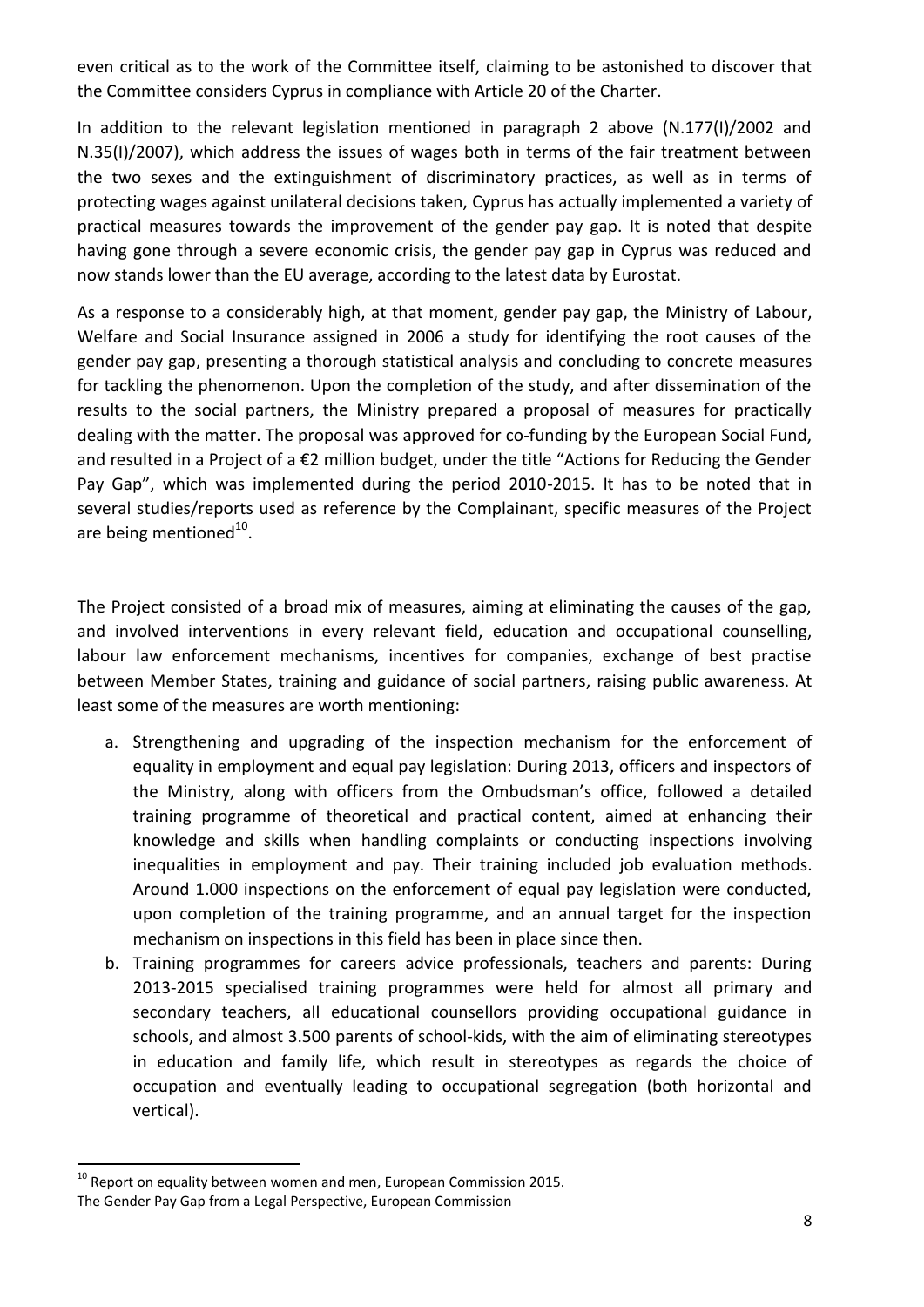- c. Tripartite Conference for the exchange of good practice between the Member States of the EU: In October 2012, a Tripartite Conference was organised under the auspices of the Cyprus Presidency of the Council of the European Union titled "Tackling the gender pay gap: Best practices around four perspectives". Government officials, trade union and employers' associations members from all Member States of the EU participated, exchanging their experience on four dimensions, (a) occupational segregation, (b) job classification and pay systems, (c) enforcement and sanctions, (d) social dialogue
- d. Certification for promoting gender equality: A national model for certifying enterprises which adopt policies promoting gender equality in the workplace has been developed, and a National Certification Body was established in April 2014 responsible for granting these certifications, by decision of the Council of Ministers. The National Body is chaired by the Ministry of Labour, while its members are the Gender Equality Commissioner and representatives of the employers' and employees' associations. According to the model of certification, companies have the right to apply for two types of certification namely (a) "Best Practice" for individual practices applied, and (b) "Equality Employer" for adopting a comprehensive system of promoting gender equality in their workplace. 40 companies have been awarded a certification so far.
- e. Reviewing of collective agreements: In 2013, the text of all signed collective agreements was reviewed, including the original text and their renewals, with the aim of examining their provisions and identifying any direct or indirect discrimination on pay based on sex.
- f. Training of social partners representatives and members of professional associations: Trade union members, employers associations' representatives, lawyers, accountants, human resource professionals and members of professional associations, participated in 2014 in training seminars aiming at improving the level of compliance of companies with the Equal Pay Legislation. A guide was also issued and disseminated, involving practical ways of promoting pay equality while engaging in collective bargaining.
- g. Equal Pay Day: An "Equal Pay Day" event was organised twice (March 2013, March 2015) contributing to raising public awareness on the gender pay gap and its detrimental consequences on women's economic and social life.
- h. Consultation to employers: A guide explaining in detail the provisions of the Equal Pay, and Protection of Wages Laws was issued and disseminated to nearly 1.500 companies and associations. Moreover, counsellors visited 400 companies for a personalised presentation of the guide, aiming at strengthening the companies' commitment for compliance.

The successful implementation of the above measures, has contributed, amongst others, to the significant decrease of the gender pay gap. Since several of the measures are ongoing or expected to have long-term benefits, and due to the gradual but continuous advancement of women's position in the labour market, the downward trend of the gender pay gap in Cyprus is expected to continue.

# 5. Exclusions from the scope of the Law on Equal Treatment of Men and Women in Employment and Vocational Training

As regards observations on Exclusions from the scope of the Law on Equal Treatment of Men and Women in Employment and Vocational Training, the Government notes that exclusions are listed in the Annex of the relevant Law and are objectively justified. Apart from the last point in the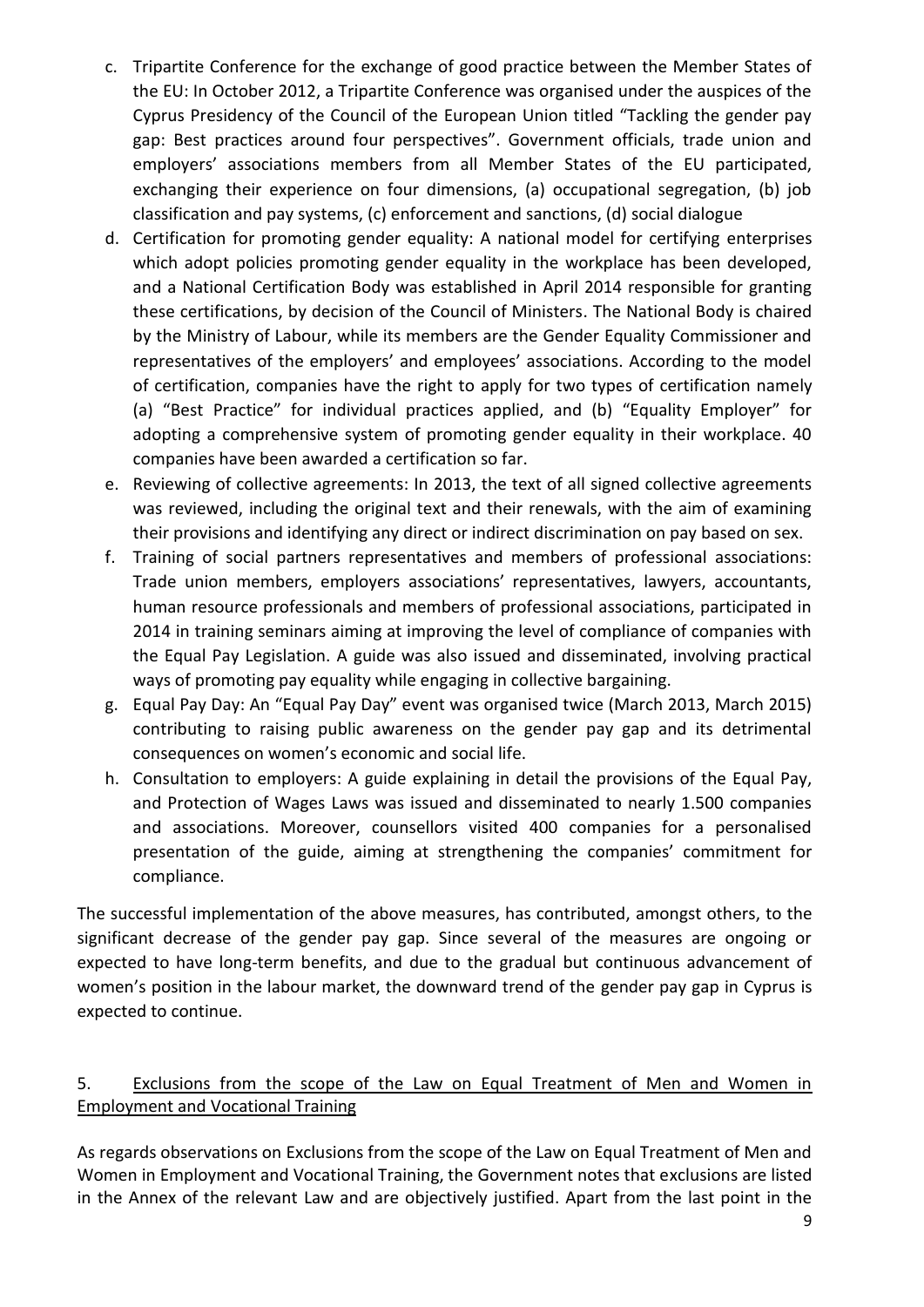Annex, all other points make no reference to male or female so there is no exclusion of either women or men from any occupation.

As regards the last point in the Annex-Employment of women for underground work in mines, this was included in the Annex in order to conform to ILO Convention No 45 of 1935 on Underground work (women). On 18/5/2017 the Council of Ministers decided on the abolition of the above Convention and a draft Law has been prepared amending Law on Equal Treatment of Men and Women in Employment and Vocational Training by deleting the last point of the Annex.

### 6. Ombudsman

With reference to claims about the Ombudsman having failed to fulfil their task in fighting discrimination, the Government notes that since 2010, 2 complaints have been submitted to the office of the Ombudsman and both have been dealt with, within the remit of the Ombudsman's mandate. The Ombudsman is not mandated to act of his own accord in investigations relating to the equal pay between women and men for the same work or for work of equal value.

#### 7. Women in employment

According to the Labour Force Survey, the employment rate of women was 64.1% in 2016 and 64.0% in 2015 as opposed to 73.9% and 72.2% for men in 2016 and 2015 respectively. The total unemployment rate was 13.0% in 2016 and the unemployment rate for women was 13.5% compared to 12.6% for men.

#### 8. Women in Decision-Making

In specific to the participation of women in decision-making positions, OEB has carried out specialized surveys, in order to ascertain the reasons why there are fewer women occupying such positions. The results were disseminated through press conferences and were discussed publicly. The conclusions of the surveys have been the basis of many actions undertaken by OEB in the field of gender equality. It must be noted that the majority of companies in Cyprus are small-medium sized and/or are family businesses where gender issues are not so prevalent.

OEB has also amended its own Articles of Association in order to ensure the participation of women on their Board.

In Cyprus although 50.2% of working women hold high academic qualifications, only 27.5% of women are in decision-making positions according to a study by the University of Cyprus Field Research Centre.

The study concluded that this situation has improved at least among administrative staff. It also found that the Cypriot businesses demonstrate their willingness to implement good practices to promote gender equality.

Cyprus Chamber of Commerce and Industry (CCCI) believes that women's participation in company boards can yield significant results in the competitiveness of the company and encourage its member companies to adopt strategies and targeted measures to achieve gender equality on boards based on merit.